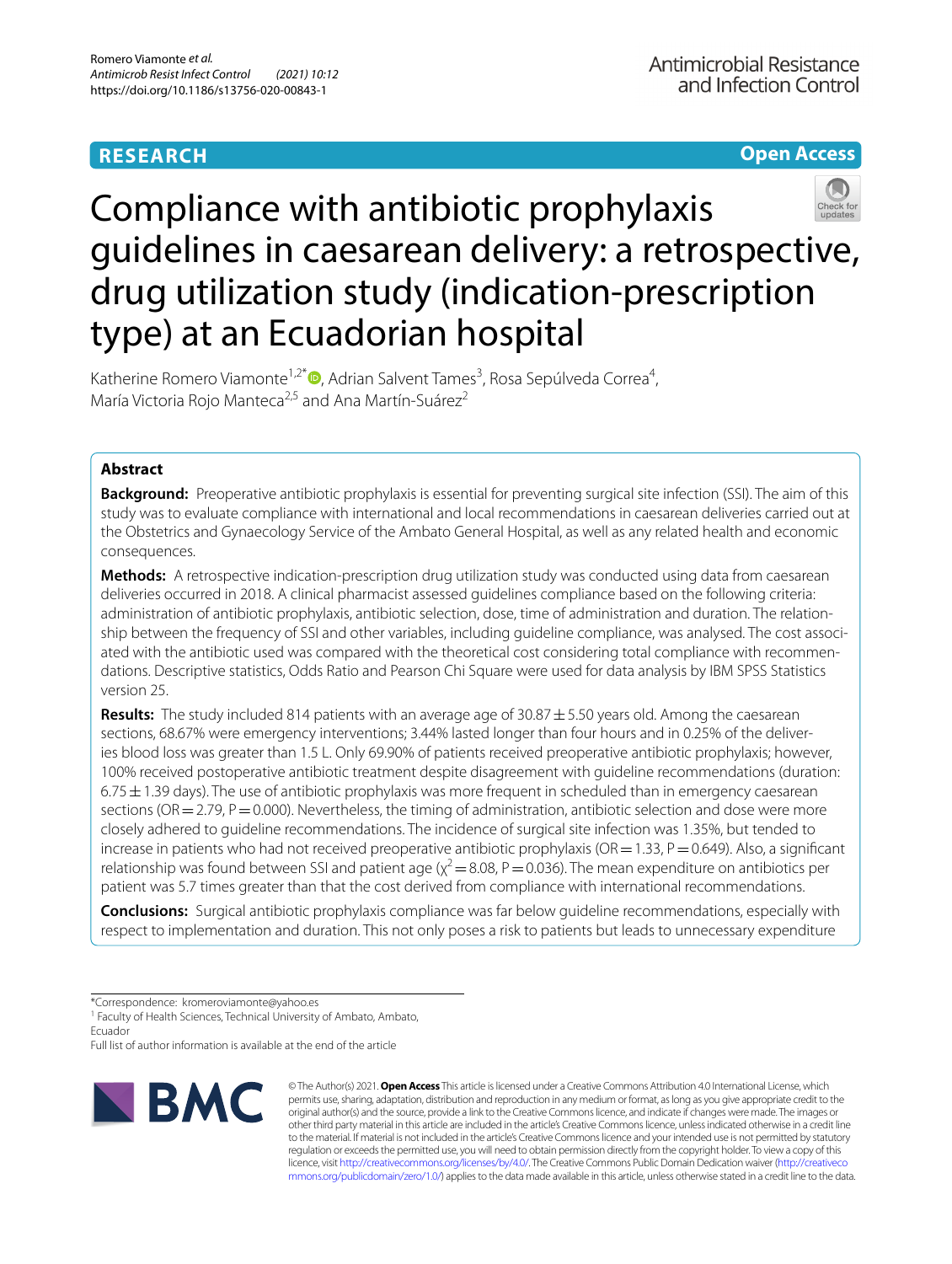on medicines. Therefore, this justifes the need for educational interventions and the implementation of institutional protocols involving pharmacists.

**Keywords:** Surgical antibiotic prophylaxis, Caesarean section, Surgical site infections, Cost saving, Clinical practice guidelines

# **Introduction**

Caesarean section is one of the most frequent obstetric surgeries in the world and its use has increased exponentially in recent years [\[1](#page-6-0)]; it allows the life of the mother and/or child to be saved in certain situations, but it is not without risk [[2\]](#page-6-1).

Complications of caesarean delivery include surgical site infections (SSIs), which are among the leading causes of maternal death [\[3](#page-6-2)]. Morbidity from infection has been reported to be about eight times higher after caesarean delivery compared to vaginal delivery, with an SSI rate between 3 and 15% [[4\]](#page-6-3), although according to other studies it may be as high as 25% [[4](#page-6-3), [5\]](#page-6-4).

Appropriate preoperative antibiotic prophylaxis (PAP), defned by the World Health Organization (WHO) as "administering an efective antimicrobial agent prior to exposure to contamination during surgery", is necessary to prevent SSI [[5\]](#page-6-4).

Although multiple studies have shown the importance of the PAP in minimising risks and optimising available institutional resources, recommendations are often not followed  $[6-8]$  $[6-8]$  $[6-8]$ .

In Ecuador, there is a Clinical Practice Guide for Caesarean Delivery Care (CPG—Ecuador) [\[9\]](#page-6-7) that addresses PAP but does not establish specifc protocols for antibiotic use.

Based on the above, the objective of this study is to assess compliance with international and local recommendations on PAP in caesarean delivery at the Obstetrics and Gynaecology Service of Ambato General Hospital as well as its economic impact.

# **Methods**

A retrospective indication-prescription drug utilization study was conducted. All women who, irrespective of the cause, underwent a caesarean birth in the Obstetrics and Gynaecology Service at the Ambato General Hospital in the year 2018 were considered as the study population. However, some of them were excluded: patients lacking an agreed diagnosis or personal data at the time of the review; patients with Premature Rupture of Membranes (PROM) remote from term (from 24 to 34.6 weeks), as they required another type of prophylaxis not studied in the present study [\[10](#page-6-8)]; and patients undergoing antibiotic treatment for an active clinical infection. Thus, the final sample size was 814 patients. The identification of the diagnosis was made in accordance with the International Classifcation of Diseases, 10th edition (ICD-10).

## **Information collection**

The information of the patients was obtained from the review of medical records through the fle of hospital discharge reports of the Obstetrics and Gynaecology Service from the Medical Information System (MIS/AS400). It included the following data: age, origin, dates of admission and hospital discharge, date and type of surgery (scheduled or emergency), estimated blood loss and SSI.

The following aspects were recorded in relation to PAP: whether or not it was applied, antibiotics used, dose, timing of administration and duration.

### **PAP compliance assessment**

A clinical pharmacist retrospectively assessed whether preoperative prophylaxis had been adequately used, considering the directives stated in the CPG—Ecuador [\[9](#page-6-7)] and the American Society of Health-System Pharmacists (ASHP) Guideline  $[11]$  $[11]$ . The following criteria were considered:

### *PAP indication*

- 1 Appropriate indication: administering preoperative prophylactic antibiotic treatment before making the skin incision, unless the patient has an active infection for which she is already receiving antibiotic treatment  $[9, 11]$  $[9, 11]$  $[9, 11]$  $[9, 11]$ .
- 2 Inappropriate indication: when the above is not complied with.

## *Selection criteria for antibiotics*

- 1 Appropriate selection of antibiotic: using frst generation cephalosporins (cefazolin) or joint treatment of gentamicin and clindamycin in patients allergic to beta-lactams [\[11\]](#page-6-9).
- 2 Inappropriate antibiotic selection: using any antibiotic other than those mentioned above. Also included in this category is the use of combination therapies by two or more antibiotics with similar activity spec-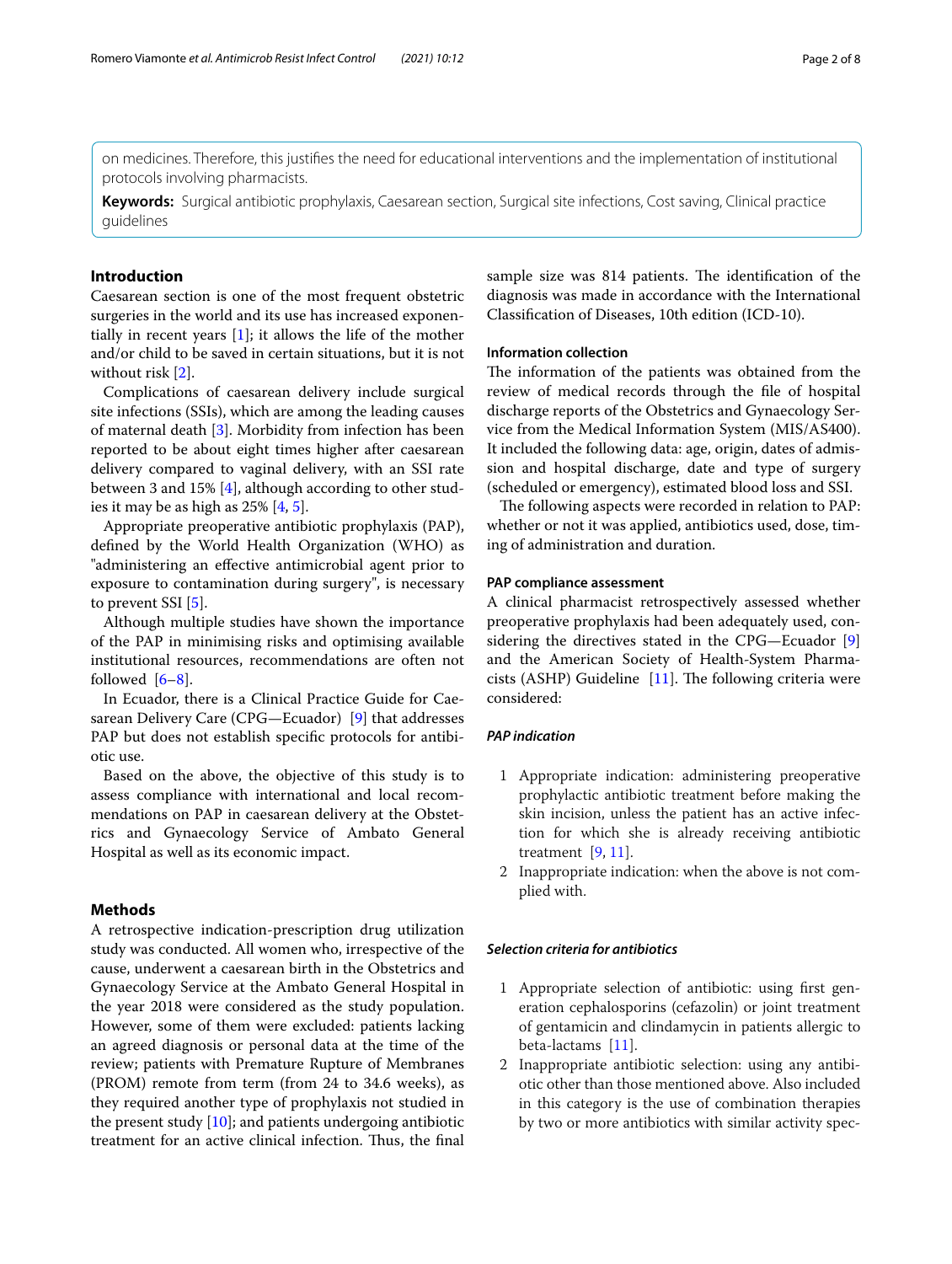tra for which there is no evidence demonstrating synergistic activity.

# *Antibiotic dose*

- 1 Appropriate dose: cefazolin IV at 2 g (3 g for patients weighing more than 120 kg), clindamycin IV at 900 mg and gentamicin IV at 5 mg/kg [[11\]](#page-6-9).
- 2 Inappropriate dose: using antibiotics at doses other than those referred to above.

# *Time of antibiotic prophylaxis*

- 1 Appropriate timing of administration: receiving the antibiotic intravenously during the 60 min prior to the surgical incision. In the case of emergency surgery, administration up to the point of incision was considered appropriate [\[9](#page-6-7), [11](#page-6-9)].
- 2 Inappropriate administration time: receiving an intravenous antibiotic at any other time before or after the incision.

#### *Duration of antibiotic prophylaxis*

- 1 Appropriate duration: administering a single dose of intravenous antibiotic or, in the case of operations longer than 4 h or blood loss greater than 1.5 L, prolonging treatment by no more than 24 h after surgery [[11](#page-6-9)].
- 2 Inappropriate duration: prolonging the administration of antibiotics for more than 24 h after the end of surgery.

#### **Cost analysis**

For the cost analysis, only the expenditure associated with the use of antibiotics was taken into account. The unit price of each of the drugs used for PAP was defned based on the information provided by the Pharmacy Department of the institution under study.

The cost of treatment was obtained from the dosage schedule used in each of the patients studied. On the other hand, the ideal cost was calculated considering the compliance with the PAP as established in the reference guidelines and the PAP cost/patient ratio.

The difference between the real cost of the treatments administered and the ideal cost obtained in the research indicates the savings that would have been made by optimising compliance with the recommendations.

# **Statistical analysis**

IBM SPSS Statistics version 25.0 was used for data analysis. Categorical/Binary variables were presented as frequency and percentage while continuous variables were reported as mean±standard deviation. Association between categorical variables was determined using Pearson Chi Square; the Odds Ratio was used to report the statistical association between binary variables. P value<0.05 was considered as statistically signifcant.

#### **Ethical considerations**

Prior to the start of the study, the protocol was reviewed by the relevant authorities at Ambato General Hospital, who approved the study as meeting the ethical requirements of the institution.

Data analysis was performed in a coded fle to preserve patient anonymity.

# **Results**

Table [1](#page-2-0) shows the socio-demographic and clinical characteristics of the 814 patients included in the study. The mean age was  $30.87 \pm 5.50$  years, with the majority of patients being between 20–34 years of age. Most of the patients were from urban areas and underwent emergency surgery. The average duration of surgery was  $173.54 \pm 46.66$  min and only 3.44% of the interventions exceeded four hours. In 0.25% of cases there were blood

<span id="page-2-0"></span>

|                                                     | Table 1 Sociodemographic and clinical characteristics |  |  |  |  |  |
|-----------------------------------------------------|-------------------------------------------------------|--|--|--|--|--|
| of the patients included in the study ( $n = 814$ ) |                                                       |  |  |  |  |  |

| <b>Variables</b>            | N(% )       |  |  |
|-----------------------------|-------------|--|--|
| Age (years)                 |             |  |  |
| $16 - 19$                   | 16 (1.97)   |  |  |
| $20 - 34$                   | 584 (71.74) |  |  |
| $\geq$ 35                   | 214 (26.29) |  |  |
| Place of origin             |             |  |  |
| Urban                       | 544 (66.83) |  |  |
| Rural                       | 270 (33.17) |  |  |
| Type of surgery             |             |  |  |
| Scheduled                   | 255 (31.33) |  |  |
| Emergency                   | 559 (68.67) |  |  |
| Duration of surgery (hours) |             |  |  |
| $<$ 4                       | 786 (96.56) |  |  |
| $\geq$ 4                    | 28 (3.44)   |  |  |
| Blood loss (litres)         |             |  |  |
| < 1.5                       | 812 (99.75) |  |  |
| $\geq$ 1.5                  | 2(0.25)     |  |  |
| Surgical wound infection    |             |  |  |
| Yes                         | 11(1.35)    |  |  |
| No                          | 803 (98.65) |  |  |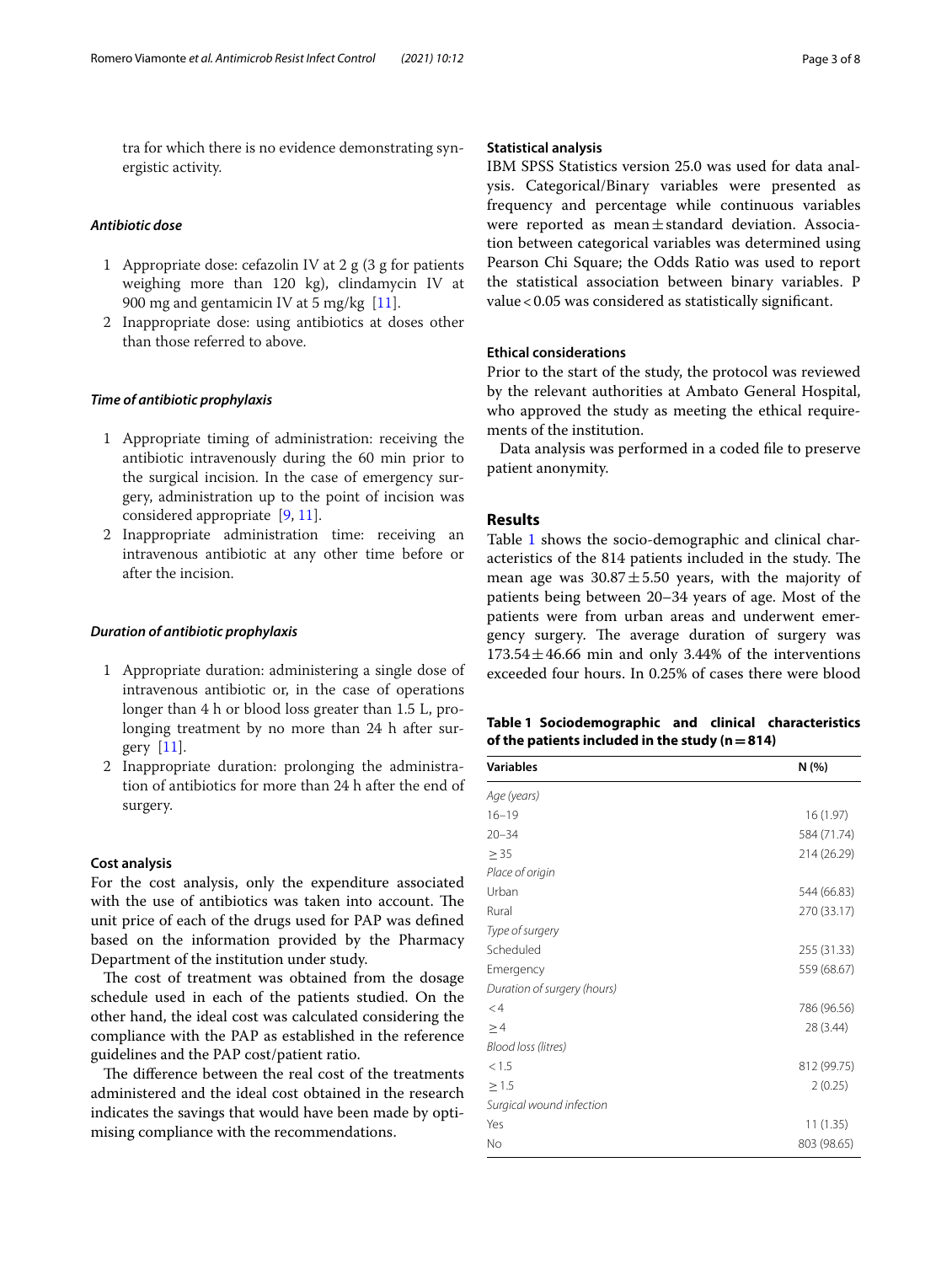losses of more than 1.5 L, and 1.35% (11 patients) had SSI. The mean hospital stay was  $3.86 \pm 2.59$  days.

Table [2](#page-3-0) summarizes the patterns of antibiotic used in the patients studied. 69.90% were administered PAP using four different therapeutic schemes. The predominant treatment was cefazolin 2 g IV (92.44%); clindamycin was reserved for patients allergic to penicillin (1.76%), but in no case was it combined with aminoglycosides, as indicated by ASHP.

All patients received postoperative antibiotics, with a mean duration of  $6.75 \pm 1.39$  days. Thus, 88.67% of them were prescribed parenteral antibiotics during the 24 to 72 h after surgery following 25 diferent therapeutic schemes, and in the rest the oral route was used. The most prescribed intravenous antibiotics were cefazolin, clindamycin and ampicillin/sulbactam. After the frst 24–72 h, 95.75% of the patients continued the treatment orally in the form of 21 therapeutic schemes; in nine patients, eight schemes combining oral and parenteral medicines were used. The most prescribed oral antibiotics were cephalexin, clindamycin and amoxicillin/clavulanic acid. Upon discharge from the hospital, the patients

received, free of charge, the medicines to complete the treatment.

Table [3](#page-3-1) summarises compliance with the recommendations of the selected reference guidelines based on the criteria set out above. Regarding the selection of the antibiotic and dose used, it was not possible to use the CPG-Ecuador because it does not refer to specifc drugs or doses.

With regard to costs associated with treatment, which are refected in Table [4,](#page-4-0) a total of USD 2 743.36 was spent on antibiotic management of patients undergoing caesarean delivery during the study period.

The ideal cost of the PAP, assuming that the recommendations of the ASHP had been followed in all the patients studied, would be USD 476.52. Therefore, compliance would result in savings of USD 2 266,83 (82,63% of the amount spent). The ideal PAP/patient ratio is 0.59 cents, but the actual average expenditure per patient was USD 3.37, almost six times more than would have been necessary if the protocols had been followed.

| Preoperative administration                                                                    |                                   |                                                                                                |                                                |  |
|------------------------------------------------------------------------------------------------|-----------------------------------|------------------------------------------------------------------------------------------------|------------------------------------------------|--|
| Yes<br>569 (69.90)*                                                                            | <b>No</b><br>245 (30.10)          |                                                                                                |                                                |  |
| Administration time                                                                            | Antibiotic and administered doses |                                                                                                |                                                |  |
| Within 60 minutes before the incision<br>212 (37.26)<br>At the time of incision<br>357 (62.74) |                                   | Ampicillin/sulbactam 1.5 g IV<br>Cefazolin 1 g IV<br>Cefazolin 2 g IV<br>Clindamycin 600 mg IV | 1(0.18)<br>32(5.62)<br>526 (92.44)<br>10(1.76) |  |
| Postoperative administration                                                                   |                                   |                                                                                                |                                                |  |
| 814 (100)                                                                                      |                                   |                                                                                                |                                                |  |
| <b>Duration of antibiotic treatment</b>                                                        |                                   |                                                                                                |                                                |  |
| Single dose                                                                                    |                                   |                                                                                                |                                                |  |
| 24h                                                                                            | -                                 |                                                                                                |                                                |  |
| >24h                                                                                           | 814 (100)                         |                                                                                                |                                                |  |

# <span id="page-3-0"></span>**Table 2 Use of antibiotics in study patients (n=814)**

Number of patients (%)

#### <span id="page-3-1"></span>**Table 3 Compliance with the recommendations of the reference guidelines for preoperative antibiotic prophylaxis**

| Assessment criteria |                                         | <b>CPG-Ecuador</b><br>N(%) | <b>ASHP</b><br>N(%) |
|---------------------|-----------------------------------------|----------------------------|---------------------|
| Use of PAP          |                                         | 569 (69.90)*               | 569 (69.90)*        |
|                     | Appropriate selection of the antibiotic |                            | 558 (98.07)**       |
|                     | Appropriate dose of the antibiotic      |                            | 526 (92.44)**       |
|                     | Appropriate timing of administration    | 569 (100)**                | 569 (100)**         |
|                     | Appropriate duration of administration  | 0                          | $\Omega$            |

*CPG-Ecuador* Clinical Practice Guidelines for caesarean delivery care in Ecuador, *ASHP* American Society of Health-System Pharmacists guideline, *PAP* preoperative antibiotic prophylaxis

\*Percentage of the total population included in the study (n = 814); \*\*Percentage of the population that received PAP (n = 569)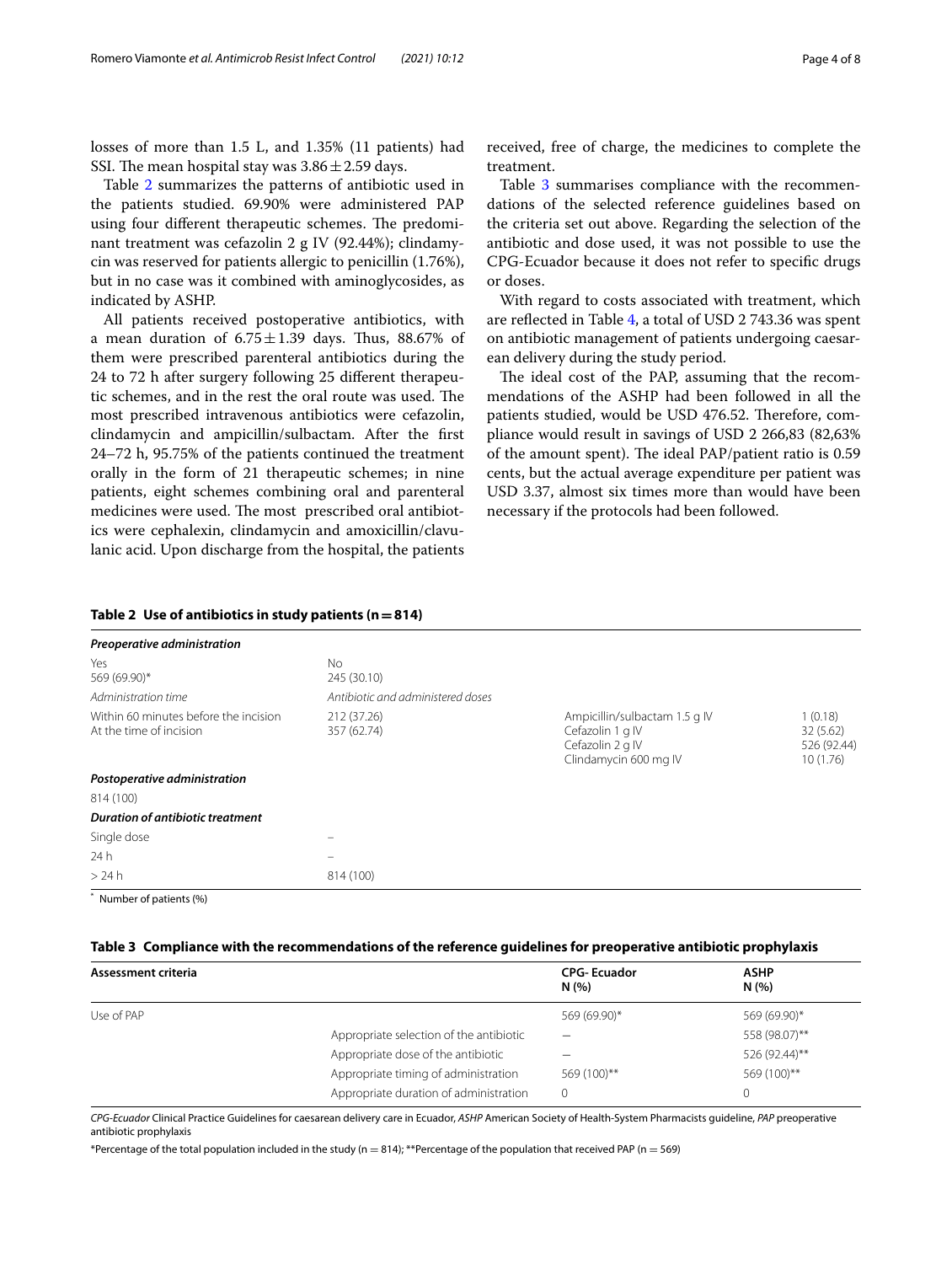| <b>PAP assessment criteria</b>                  | Patients (N) | <b>Pharmaceutical form (Unit)</b> |      | Cost of treatment (USD) |         | <b>Global cost</b> |  |
|-------------------------------------------------|--------------|-----------------------------------|------|-------------------------|---------|--------------------|--|
|                                                 |              | Capsule                           | Vial | Capsule                 | Vial    | USD (%)            |  |
| Preoperative administration                     |              |                                   |      |                         |         |                    |  |
| Appropriate antibiotic selection                | 558          |                                   | 1084 |                         | 262.11  | 262.11 (9.55)      |  |
| Inappropriate antibiotic selection              | 11           |                                   | 11   |                         | 18.44   | 18.44 (0.67)       |  |
| No use of antibiotics                           | 245          | -                                 | -    |                         |         | -                  |  |
| Postoperative administration Inap-<br>propriate |              |                                   |      |                         |         |                    |  |
| Unsupported indication                          | 814          | 23.055                            | 4269 | 1033.04                 | 1429.77 | 2462.81<br>(89.78) |  |
| Total                                           | 814          | 23.055                            | 5364 | 1033.04                 | 1710.32 | 2743.36 (100)      |  |

<span id="page-4-0"></span>**Table 4 Costs associated with the use of antibiotics in the patients studied**

# **Discussion**

Compliance with PAP is an important factor in reducing the incidence of SSI and avoiding the costs associated with it  $[12]$  $[12]$ . As in other non-infected surgical acts, antibiotic prophylaxis is recommended for all caesarean deliveries unless the patient is already receiving an antibiotic regimen for another existing infectious entity [\[9](#page-6-7), [11,](#page-6-9) [13–](#page-6-11)[16\]](#page-6-12). However, in our study only 569 patients (69.90%) received PAP.

PAP was administered to a higher percentage of patients in scheduled caesarean Sects. (83.14%) than in emergency caesarean Sects.  $(63.83%)$   $(OR = 2.79)$ ,  $P=0.000$ ). No data have been found in the literature to corroborate this observation.

Furthermore, all women, including those who did not receive PAP, received post-surgical antibiotic treatment, something which is non-compliant with the guidelines recommendations. This is the most relevant result of the study and is consistent with that obtained by Saied et al. in Egypt [\[17](#page-6-13)]. Other studies have also shown the inappropriate duration of PAP and the use of diferent therapeutic schemes that are poorly described and unnecessary  $[7, 8, 15, 18, 19]$  $[7, 8, 15, 18, 19]$  $[7, 8, 15, 18, 19]$  $[7, 8, 15, 18, 19]$  $[7, 8, 15, 18, 19]$  $[7, 8, 15, 18, 19]$  $[7, 8, 15, 18, 19]$  $[7, 8, 15, 18, 19]$  $[7, 8, 15, 18, 19]$ . Patients who suffered a loss of blood greater than 1.5 L or who had prolonged surgery (more than 4 h), received prophylaxis for approximately 7 days, just like the rest of patients, which is in contradiction to what was stated in the literature [[11,](#page-6-9) [14](#page-6-18), [15\]](#page-6-15).

Several studies have shown that there is no signifcant diference in the incidence of postpartum infectious morbidity between the use of single and multiple doses of PAP  $[16, 20-23]$  $[16, 20-23]$  $[16, 20-23]$  $[16, 20-23]$  $[16, 20-23]$ . The excessive use of antibiotics, could favour the emergence of microbial resistances, increase the risk of adverse reactions and generate unnecessary costs to the institution. The above findings highlight the need for strategies to increase raise the level of practitioner adherence to PAP-use recommendations.

On the other hand,other variables studied showed compliance with the reference guidelines recommendations such as: the timing of administration, the selection of antibiotic and the dose administered (Table [3\)](#page-3-1).

New research continues to recommend that PAP be administered within 60 min before the incision and, in the case of emergency surgery, as soon as possible after the incision,  $[8, 9, 11, 16, 17]$  $[8, 9, 11, 16, 17]$  $[8, 9, 11, 16, 17]$  $[8, 9, 11, 16, 17]$  $[8, 9, 11, 16, 17]$  $[8, 9, 11, 16, 17]$  $[8, 9, 11, 16, 17]$  $[8, 9, 11, 16, 17]$  $[8, 9, 11, 16, 17]$  $[8, 9, 11, 16, 17]$  $[8, 9, 11, 16, 17]$ . In the present study, the timing of PAP administration in all patients was considered appropriate, in contrast to the 80% non-compliance reported by Abubakar et al. [[7\]](#page-6-14).

Antibiotic selection was consistent with ASHP in 98.07% of patients receiving PAP and the correct drug dose was administered to 94.27%; these results were similar to those obtained by Abdel Jalil et al. [[15\]](#page-6-15). CPG-Ecuador does not recommend specifc antibiotics, which could favour the use of a wide range of therapeutic schemes, as observed in this study.

There is widespread agreement on the use of first generation cephalosporins (cefazolin), or a combination of aminoglycosides and clindamycin for patients with a history of severe reaction to cephalosporins, to avoid SSI in most surgical procedures [[11](#page-6-9), [24](#page-6-21), [25\]](#page-6-22). However, there are other proposals in terms of antibiotic selection and dosage for PAP in caesarean sections [[16,](#page-6-12) [26](#page-6-23),  $27$ ]. The difference could be justified by the characteristics of the circulating germs, the prescribing habits in each institution or the non-existence, inadequate design or non-compliance of clinical guidelines intended for this purpose.

The incidence of SSI in this study  $(1.35%)$  is lower than in other similar studies, where it reaches up to 40% [[19](#page-6-17), [28](#page-6-25)[–31](#page-6-26)]. In patients who were not given PAP, the incidence of SSIs was higher than in those who received pre-surgical antibiotics (1.63% *vs* 1.23%). At the sample level it is observed that the ratio between presence and absence of SSIs is 1.33 times higher in subjects without PAP as compared to subjects with PAP ( $OR = 1.33$ ;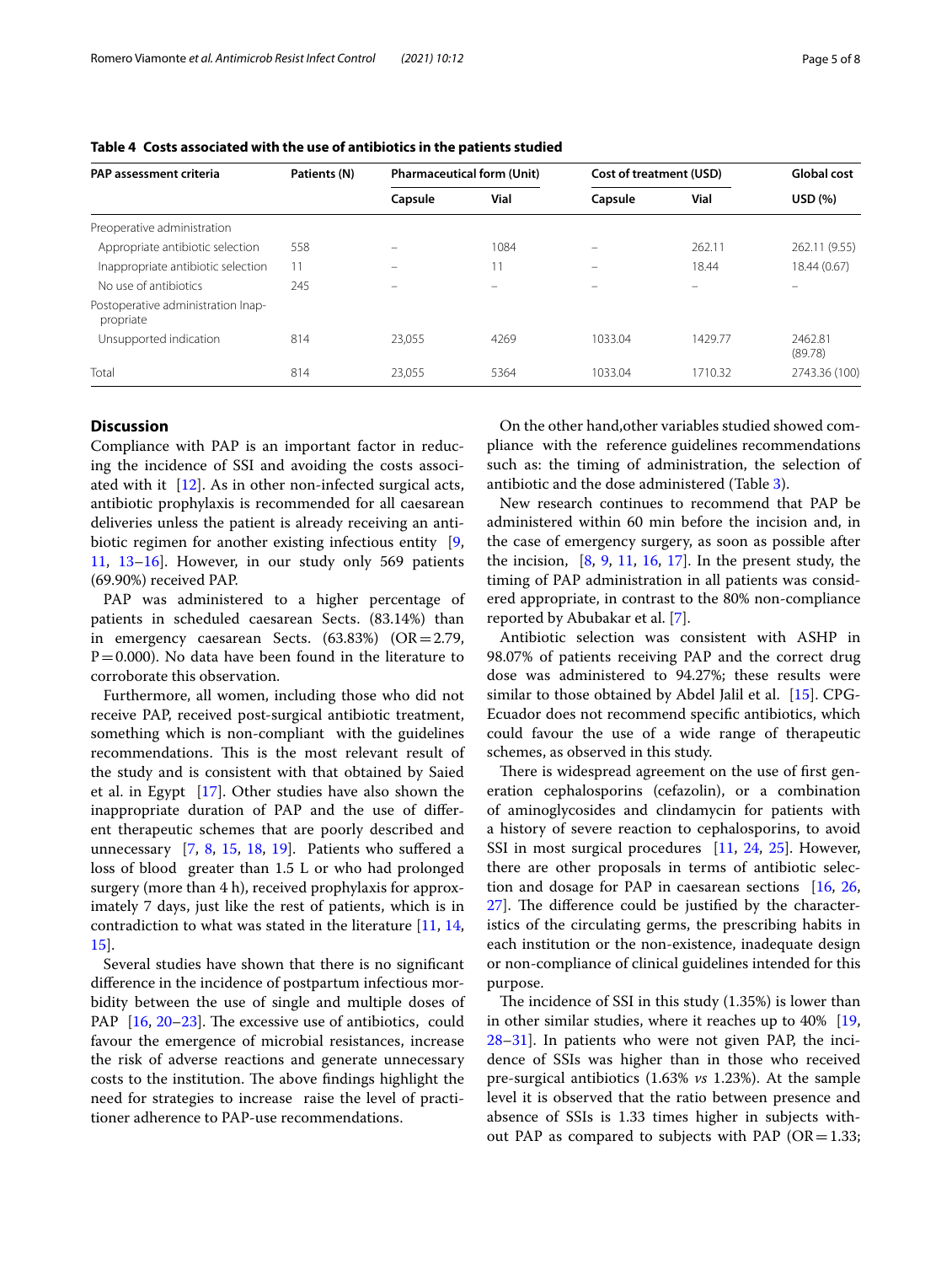$P=0.649$ ). This difference increases (1.14 vs 1.74) if we compare patients who received the correct antibiotic at the appropriate dose (6 cases in 526) with those who did not receive PAP or who did not receive an appropriate choice of antibiotic and/or dose administered (5 cases in 288) (OR = 1.53, P = 0.485). These results may indicate a tendency to decrease the development of SSI when there is greater compliance with the guidelines' recommendations. It should be taken into account, however, that in all patients a post-surgical antibiotic was used for several days, which makes it difficult to statistically demonstrate the benefts of PAP on this variable.

It has also been observed that the incidence of SSIs increases with the age of the patients (16–19: 0%; 20–34: 0.7%; 35 or older: 3.3%). Thus, a significant relationship was found between these variables ( $\chi^2$  = 8.08, P = 0.036), which is in line with similar data reported in other studies [[31–](#page-6-26)[33\]](#page-6-27). In contrast, no association was found between patient age and PAP administration ( $\chi^2$  = 1.59,  $P = 0.44$ ).

90.45% of the expenditure on antibiotics was associated with their inappropriate use, mainly due to their administration after surgery. The ideal PAP cost per patient was 0.59 USD; however, the actual average expenditure per patient was 3.37 USD, i.e. almost six times more (5.7) than needed (Table  $4$ ). Although the figures may seem small, the institution has limited capacity for acquiring resources that are indispensable in the health care of other patients.

Unfortunately, little research addresses the issue of costs of noncompliance with the PAP in caesarean sections. Instead, studies generally address the average cost of a patient receiving PAP and how cost-efective it is compared to a patient who does not receive it [[32](#page-6-28)[–34](#page-6-29)]. Jansson et al. found 99% savings from compliance with the PAP, [\[35\]](#page-6-30) which is even higher than what was found in the present research.

The participation of the pharmacist within the health care team translates into a decrease in unnecessary costs, an increase in the quality of care and an improvement in the patient's quality of life. These results have led to the acceptance of this professional by other members of the health team [[36–](#page-7-0)[41\]](#page-7-1). To date, there is no clinical pharmacist at the target institution involved in the design, implementation and review of therapeutic protocols, including PAP.

The fact that the study conducted was retrospective is one of its limitations, as it made it difficult to analyse variables that would allow the risks associated with inappropriate duration of antibiotic use to be assessed.

# **Conclusions**

The study shows a low compliance with the recommendations of the reference guidelines and the general literature in terms of application, selection and duration of antibiotic prophylaxis, which poses a risk to the health of patients and unnecessary expenses for the institution. In addition, it could have a negative efect on public health through increased bacterial resistance.

The analysis of the PAP in the study sample allowed the detection of weaknesses in CPG-Ecuador, which will serve as a basis for the design of institutional preoperative antibiotic prophylaxis policies that clearly detail which antibiotics to use and at what dose, time and duration.

We believe that the intervention of the pharmacist in the process of design, implementation and assessment of PAP protocols could improve the use of antibiotics and their cost efectiveness.

#### **Abbreviations**

SSIs: Surgical site infections; USD: United States Dollar; PAP: Preoperative antibiotic prophylaxis; WHO: World Health Organization; CPG-Ecuador: Clinical Practice Guidelines for caesarean delivery care in Ecuador; ICD-10: International Classifcation of Diseases, 10th edition; PROM: Premature rupture of membranes; MIS/AS400: Medical Information System; ASHP: American Society of Health-System Pharmacists guidelines.

#### **Acknowledgements**

Not applicable.

#### **Authors' contributions**

All authors contributed to the study design, data analysis, writing and editing of the manuscript. The frst two authors also contributed to the acquisition of the data. All authors reviewed and approved the fnal manuscript.

#### **Funding**

There was no funding for this work.

#### **Availability of data and materials**

The data that support the findings of this study are available from the Obstetrics and Gynaecology Service of the Ambato General Hospital, but restrictions apply to their availability, so they are not publicly available. However, the data may be obtained from the authors upon reasonable request and with the permission of the Obstetrics and Gynaecology Service of Ambato General Hospital.

#### **Ethics approval and consent to participate**

Prior to data collection, approval of the study was sought from the relevant authorities at Ambato General Hospital, who approved the study as meeting the ethical requirements of the institution. Due to the retrospective nature of the work, informed consent is waived.

#### **Consent for publication**

Not applicable.

#### **Competing interests**

The authors declare that they have no confict of interest.

#### **Author details**

<sup>1</sup> Faculty of Health Sciences, Technical University of Ambato, Ambato, Ecuador.<br><sup>2</sup> Pharmaceutical Sciences Department, University of Salamanca, Salamanca, Spain. <sup>3</sup> Obstetrics and Gynaecology Department, Ambato General Hospital, Ambato, Ecuador.<sup>4</sup> Statistical Department, University of Salamanca, Salamanca, Spain. 5 Provincial Pharmacists Chamber, Ávila, Spain.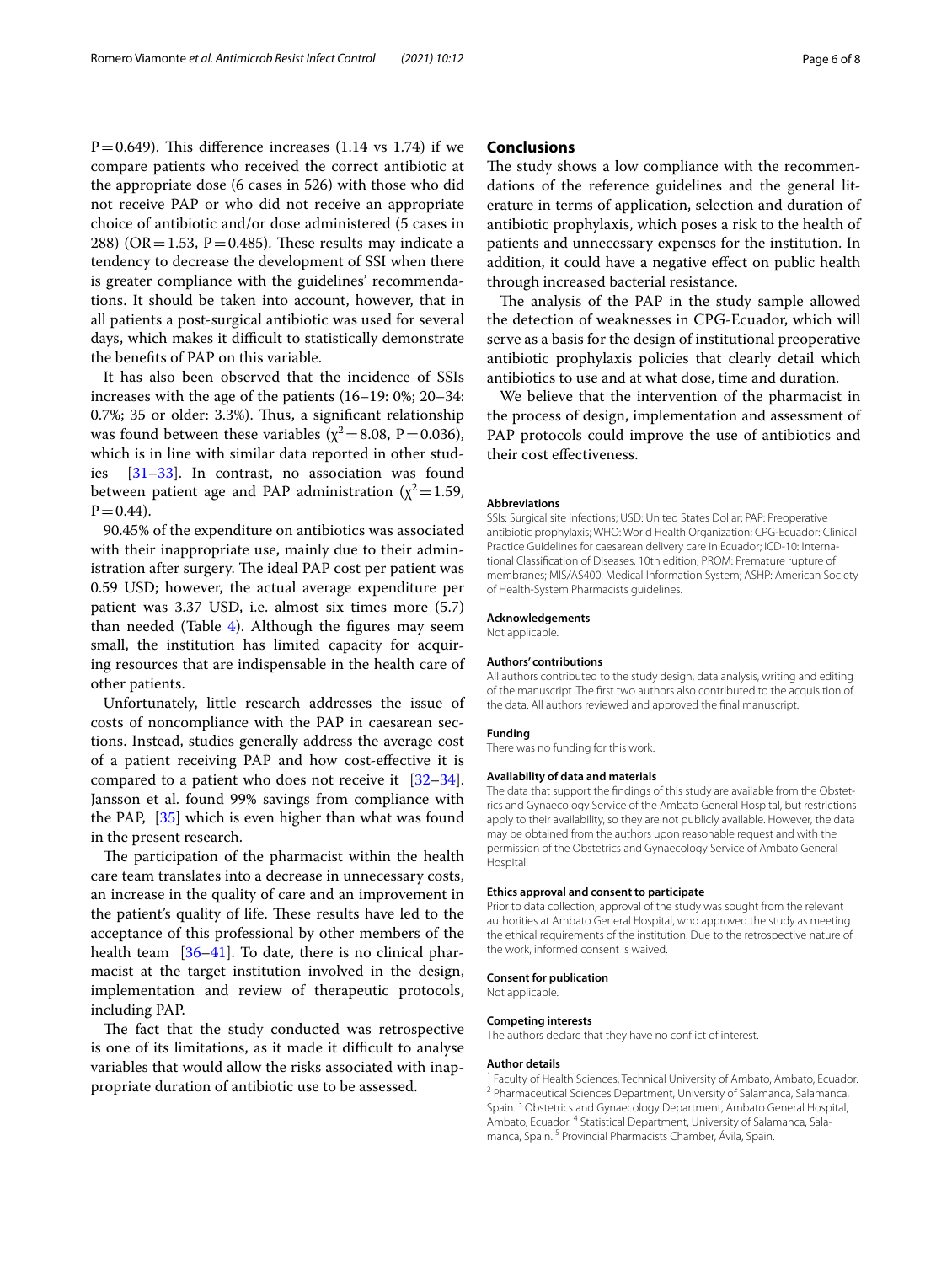Received: 25 March 2020 Accepted: 27 October 2020 Published online: 12 January 2021

#### **References**

- <span id="page-6-0"></span>1. Boerma T, Ronsmans C, Melesse DY, Barros AJD, Barros FC, Juan L, Moller AB, et al. Global epidemiology of use of and disparities in caesarean sections. The Lancet. 2018;392(10155):1341–8. [https://doi.org/10.1016/S0140](https://doi.org/10.1016/S0140-6736(18)31928-7) [-6736\(18\)31928-7](https://doi.org/10.1016/S0140-6736(18)31928-7).
- <span id="page-6-1"></span>2. World Health Organization. Caesarean sections should only be per‑ formed when medically necessary. 2015. [https://www.who.int/media](https://www.who.int/mediacentre/news/releases/2015/caesarean-sections/en/) [centre/news/releases/2015/caesarean-sections/en/.](https://www.who.int/mediacentre/news/releases/2015/caesarean-sections/en/) Accessed 20 Mar 2020
- <span id="page-6-2"></span>3. World Health Organization. Maternal mortality. 2018. [https://www.who.](https://www.who.int/es/news-room/fact-sheets/detail/maternal-mortality) [int/es/news-room/fact-sheets/detail/maternal-mortality.](https://www.who.int/es/news-room/fact-sheets/detail/maternal-mortality) Accessed 20 Mar 2020
- <span id="page-6-3"></span>Saeed KB, Corcoran P, Greene RA. Incisional surgical site infection following cesarean section: a national retrospective cohort study. Eur J Obstet Gynecol Reprod Biol. 2019;240:256–60. [https://doi.org/10.1016/j.ejogr](https://doi.org/10.1016/j.ejogrb.2019.07.020) [b.2019.07.020.](https://doi.org/10.1016/j.ejogrb.2019.07.020)
- <span id="page-6-4"></span>5. World Health Organization. Global Guidelines for the prevention of surgical site infection. 2016. [https://apps.who.int/iris/bitstream/handle/10665](https://apps.who.int/iris/bitstream/handle/10665/250680/9789241549882-eng.pdf?sequence=8) [/250680/9789241549882-eng.pdf?sequence](https://apps.who.int/iris/bitstream/handle/10665/250680/9789241549882-eng.pdf?sequence=8)=8. Accessed 20 Mar 2020
- <span id="page-6-5"></span>6. Romero Viamonte K, Estrada Cherres JP. Proflaxis antibiótica preopera‑ toria en pacientes con cirugías ginecológicas en el Hospital "Homero Castanier Crespo." Rev Cubana Obstet Ginecol. 2016;42(4):543–56. [http://](http://scielo.sld.cu/pdf/gin/v42n4/gin15416.pdf) [scielo.sld.cu/pdf/gin/v42n4/gin15416.pdf.](http://scielo.sld.cu/pdf/gin/v42n4/gin15416.pdf)
- <span id="page-6-14"></span>7. Abubakar U, Syed Sulaiman SA, Adesiyun AG. Utilization of surgical antibiotic prophylaxis for obstetrics and gynaecology surgeries in Northern Nigeria. Int J Clin Pharm. 2018;40(5):1037–43. [https://doi.org/10.1007/](https://doi.org/10.1007/s11096-018-0702-0) [s11096-018-0702-0.](https://doi.org/10.1007/s11096-018-0702-0)
- <span id="page-6-6"></span>8. Alemkere G. Antibiotic usage in surgical prophylaxis: A prospective observational study in the surgical ward of Nekemte referral hospital. PLoS ONE. 2018;13(9):e0203523. [https://doi.org/10.1371/journal.pone.0203523.](https://doi.org/10.1371/journal.pone.0203523)
- <span id="page-6-7"></span>9. Ministerio de Salud Pública del Ecuador. Atención del parto por cesárea. Guía de Práctica Clínica. 2015. [http://instituciones.msp.gob.ec/images/](http://instituciones.msp.gob.ec/images/Documentos/GPC_guias_practica_clinica_msp/GPC_atencion_parto_por_cesarea_2015.pdf) [Documentos/GPC\\_guias\\_practica\\_clinica\\_msp/GPC\\_atencion\\_parto](http://instituciones.msp.gob.ec/images/Documentos/GPC_guias_practica_clinica_msp/GPC_atencion_parto_por_cesarea_2015.pdf) [\\_por\\_cesarea\\_2015.pdf.](http://instituciones.msp.gob.ec/images/Documentos/GPC_guias_practica_clinica_msp/GPC_atencion_parto_por_cesarea_2015.pdf) Accessed 20 Mar 2020.
- <span id="page-6-8"></span>10. Ministerio de Salud Pública del Ecuador. Ruptura Prematura de Membranas Pretérmino. Guía de Práctica Clínica. 2015. [http://instituciones.](http://instituciones.msp.gob.ec/images/Documentos/GPC_guias_practica_clinica_msp/GPC_ruptura_prematura_de_membranas_2015.pdf) [msp.gob.ec/images/Documentos/GPC\\_guias\\_practica\\_clinica\\_msp/](http://instituciones.msp.gob.ec/images/Documentos/GPC_guias_practica_clinica_msp/GPC_ruptura_prematura_de_membranas_2015.pdf) [GPC\\_ruptura\\_prematura\\_de\\_membranas\\_2015.pdf](http://instituciones.msp.gob.ec/images/Documentos/GPC_guias_practica_clinica_msp/GPC_ruptura_prematura_de_membranas_2015.pdf). Accessed 20 Mar 2020.
- <span id="page-6-9"></span>11. Bratzler DW, Dellinger EP, Olsen KM, Perl TM, Auwaerter PG, Bolon MK, et al. Clinical practice guidelines for antimicrobial prophylaxis in surgery. Am J Health Syst Pharm. 2013;70(3):195–283. [https://doi.org/10.2146/](https://doi.org/10.2146/ajhp120568) [ajhp120568.](https://doi.org/10.2146/ajhp120568)
- <span id="page-6-10"></span>12. Ministerio de Sanidad, Servicios Sociales e Igualdad: Revisión Sistemática de Eventos Adversos y Costes de la No Seguridad. Las infecciones asociadas a la atención sanitaria. España. 2015. [https://www.seguridaddelpac](https://www.seguridaddelpaciente.es/resources/documentos/2015/COSTES%20DE%20LA%20NO%20SEGURIDAD_Infecciones.pdf) [iente.es/resources/documentos/2015/COSTES%20DE%20LA%20NO%20](https://www.seguridaddelpaciente.es/resources/documentos/2015/COSTES%20DE%20LA%20NO%20SEGURIDAD_Infecciones.pdf) [SEGURIDAD\\_Infecciones.pdf](https://www.seguridaddelpaciente.es/resources/documentos/2015/COSTES%20DE%20LA%20NO%20SEGURIDAD_Infecciones.pdf). Accessed 20 Mar 2020
- <span id="page-6-11"></span>13. Musmar SMJ, Baba H, Owais A. Adherence to guidelines of antibiotic prophylactic use in surgery: a prospective cohort study in a prospective cohort study in North West Bank, Palestine. BMC Surg. 2014;14:69. [https://](https://doi.org/10.1186/1471-2482-14-69) [doi.org/10.1186/1471-2482-14-69](https://doi.org/10.1186/1471-2482-14-69).
- <span id="page-6-18"></span>14. Rodríguez-Caravaca G, Albi-González M, Rubio-Cirilo L, Frías-Aldeguer L, Crispín-Milart PH, VillardelCampo MC. Adecuación de la profilaxis antibiótica en el parto por cesárea. Prog Obstet Ginecol. 2014;57(3):121–5. <https://doi.org/10.1016/j.pog.2013.12.002>.
- <span id="page-6-15"></span>15. Abdel Jalil MH, Abu Hammour K, Alsous M, Hadadden R, Awad W, Bakri F, et al. Noncompliance with surgical antimicrobial prophylaxis guidelines: A Jordanian experience in cesarean deliveries. Am J Infect Control. 2018;46(1):14–9. [https://doi.org/10.1016/j.ajic.2017.06.033.](https://doi.org/10.1016/j.ajic.2017.06.033)
- <span id="page-6-12"></span>16. ACOG Practice Bulletin No. 199. Obstet Gynecol. 2018;132(3):e103-e119. <https://doi.org/10.1097/AOG.0000000000002833>
- <span id="page-6-13"></span>17. Saied T, Hafez SF, Kandeel A, El-Kholy A, Ismail G, Aboushady M, et al. Antimicrobial stewardship to optimize the use of antimicrobials for surgical prophylaxis in Egypt: a multicenter pilot intervention study. Am J Infect Control. 2015;43(11):e67-71. [https://doi.org/10.1016/j.ajic.2015.07.004.](https://doi.org/10.1016/j.ajic.2015.07.004)
- <span id="page-6-16"></span>18. Branch-Elliman W, Pizer SD, Dasinger EA, Gold HS, Abdulkerim H, Rosen AK, et al. Facility type and surgical specialty are associated with suboptimal surgical antimicrobial prophylaxis practice patterns: a multi-center, retrospective cohort study. Antimicrob Resist Infect Control. 2019;8:49. [https://doi.org/10.1186/s13756-019-0503-9.](https://doi.org/10.1186/s13756-019-0503-9)
- <span id="page-6-17"></span>19. Zejnullahu VA, Isjanovska R, Sejfja Z, Zejnullahu VA. Surgical site infections after cesarean sections at the University Clinical Center of Kosovo: rates, microbiological profle and risk factors. BMC Infect Dis. 2019;19(1):752. [https://doi.org/10.1186/s12879-019-4383-7.](https://doi.org/10.1186/s12879-019-4383-7)
- <span id="page-6-19"></span>20. Pinto-Lopes R, Sousa-into B, Azevedo LF. Single dose versus multiple dose of antibiotic prophylaxis in caesarean section: a systematic review and meta-analysis. BJOG. 2017;124(4):595–605. [https://doi.org/10.1111/1471-](https://doi.org/10.1111/1471-0528.14373)[0528.14373.](https://doi.org/10.1111/1471-0528.14373)
- 21. Westen EHMN, Kolk PR, van Velzen CL, Unkels R, Mmuni NS, Hamisi AD, et al. Single-dose compared with multiple day antibiotic prophylaxis for cesarean section in low-resource settings, a randomized controlled, noninferiority trial. Acta Obstet Gynecol Scand. 2015;94(1):43–9. [https://](https://doi.org/10.1111/aogs.12517) [doi.org/10.1111/aogs.12517](https://doi.org/10.1111/aogs.12517).
- 22. Shaheen S, Akhtar S. Comparison of single dose versus multiple doses of antibiotic prophylaxis in elective caesarian section. J Postgrad Med Inst. 2014;28(1):83–6. [http://ejournalsystem.net/index.php/jpmi/article/](http://ejournalsystem.net/index.php/jpmi/article/view/1478) [view/1478](http://ejournalsystem.net/index.php/jpmi/article/view/1478).
- <span id="page-6-20"></span>23. Berríos Torres SI, Umscheid CA, Bratzler DW, Leas B, Stone EC, Kelz RR, et al. Centers for disease control and prevention quideline for the prevention of surgical site infection, 2017. JAMA Surg. 2017;152(8):784–91. [https](https://doi.org/10.1001/jamasurg.2017.0904) [://doi.org/10.1001/jamasurg.2017.0904](https://doi.org/10.1001/jamasurg.2017.0904).
- <span id="page-6-21"></span>24. Zhang C, Zhang L, Liu X, Zhang L, Zeng Z, Li L, et al. Timing of antibiotic prophylaxis in elective caesarean delivery: a multi-center randomized controlled trial and meta-analysis. PLoS ONE. 2015;10(7):e0129434. [https](https://doi.org/10.1371/journal.pone.0129434) [://doi.org/10.1371/journal.pone.0129434.](https://doi.org/10.1371/journal.pone.0129434)
- <span id="page-6-22"></span>25. Khlif A, Kouira M, Bannour I, Hachani F, Kehila M, Ferhi F, et al. What's the optimal time of cesarean section antibiotic prophylaxis, before skin incision or after umbilical cord clamping? A prospective randomized study. J Gynecol Obstet Biol Reprod (Paris). 2016;45(9):1133–43. [https://doi.](https://doi.org/10.1016/j.jgyn.2016.03.004) [org/10.1016/j.jgyn.2016.03.004](https://doi.org/10.1016/j.jgyn.2016.03.004).
- <span id="page-6-23"></span>26. Douville SE, Callaway LK, Amoako A, Roberts J, Eley VA. Reducing postcaesarean delivery surgical site infections: a narrative review. Int J Obstet Anesth. 2020;42:76–6.<https://doi.org/10.1016/j.ijoa.2019.08.007>.
- <span id="page-6-24"></span>27. Comité de pilotage Société française d'anesthésie et de réanimation: Antibioprophylaxie en chirurgie et médecine interventionnelle (patients adultes) 2017. [https://sfar.org/wp-content/uploads/2018/08/Antibiopro](https://sfar.org/wp-content/uploads/2018/08/Antibioprophylaxie-version-2017-CRC_CA_MODIF.pdf) [phylaxie-version-2017-CRC\\_CA\\_MODIF.pdf](https://sfar.org/wp-content/uploads/2018/08/Antibioprophylaxie-version-2017-CRC_CA_MODIF.pdf) . Accessed 20 Mar 2020
- <span id="page-6-25"></span>28. Mohan J, Thangaroja T, Menon M. Single dose antibiotic prophylaxis in elective obstetric and gynaecological surgeries-a descriptive study. Int J Reprod Contracept Obstet Gynecol. 2017;6(9):3897–990. [https://doi.](https://doi.org/10.18203/2320-1770.ijrcog20174030) [org/10.18203/2320-1770.ijrcog20174030.](https://doi.org/10.18203/2320-1770.ijrcog20174030)
- 29. Jansson MH, Cao Y, Nilsson K, Larsson PG, Hagberg L. Cost-efectiveness of antibiotic prophylaxis in elective cesarean section. Cost Eff Resour Alloc. 2018;16:66. [https://doi.org/10.1186/s12962-018-0168-x.](https://doi.org/10.1186/s12962-018-0168-x)
- 30. Alfouzan W, Al Fadhli M, Abdo N, Alali W, Dhar R. Surgical site infection following cesarean section in a general hospital in Kuwait: trends and risk factors. Epidemiol Infect. 2019;147:e287. [https://doi.org/10.1017/S0950](https://doi.org/10.1017/S0950268819001675) [268819001675.](https://doi.org/10.1017/S0950268819001675)
- <span id="page-6-26"></span>31. Merzougui L, Marwen N, Hannachi H, Asma M, et al. Incidence and risk factors of surgical site infection following caesarean section in a Tunisian maternity unit. Sante Publique. 2018;30(3):339–47. [https://doi.](https://doi.org/10.3917/spub.183.033) [org/10.3917/spub.183.033.](https://doi.org/10.3917/spub.183.033)
- <span id="page-6-28"></span>32. Smaill FM, Grivell RM. Antibiotic prophylaxis versus no prophylaxis for preventing infection after cesarean section (Review). Cochrane Database Syst Rev. 2014;10:007482. [https://doi.org/10.1002/14651858.CD007482.](https://doi.org/10.1002/14651858.CD007482.pub2) [pub2.](https://doi.org/10.1002/14651858.CD007482.pub2)
- <span id="page-6-27"></span>33. Gulluoglu BM, Guler SA, Ugurlu MU, Culha G. Efficacy of prophylactic antibiotic administration for breast cancer surgery in overweight or obese patients a randomized controlled trial. Ann Surg. 2013;257(1):37–43. [https](https://doi.org/10.1097/SLA.0b013e31826d832d) [://doi.org/10.1097/SLA.0b013e31826d832d](https://doi.org/10.1097/SLA.0b013e31826d832d).
- <span id="page-6-29"></span>34. Lewis A, Sen R, Hill TC, James H, Lin J, Bhamra H, et al. Antibiotic prophylaxis for subdural and subgaleal drains. J Neurosurg. 2016;126(3):908–12. [https://doi.org/10.3171/2016.4.JNS16275.](https://doi.org/10.3171/2016.4.JNS16275)
- <span id="page-6-30"></span>35. Henderson J, Redshaw M. Change over time in women's views and experiences of maternity care in England, 1995–2014: a comparison